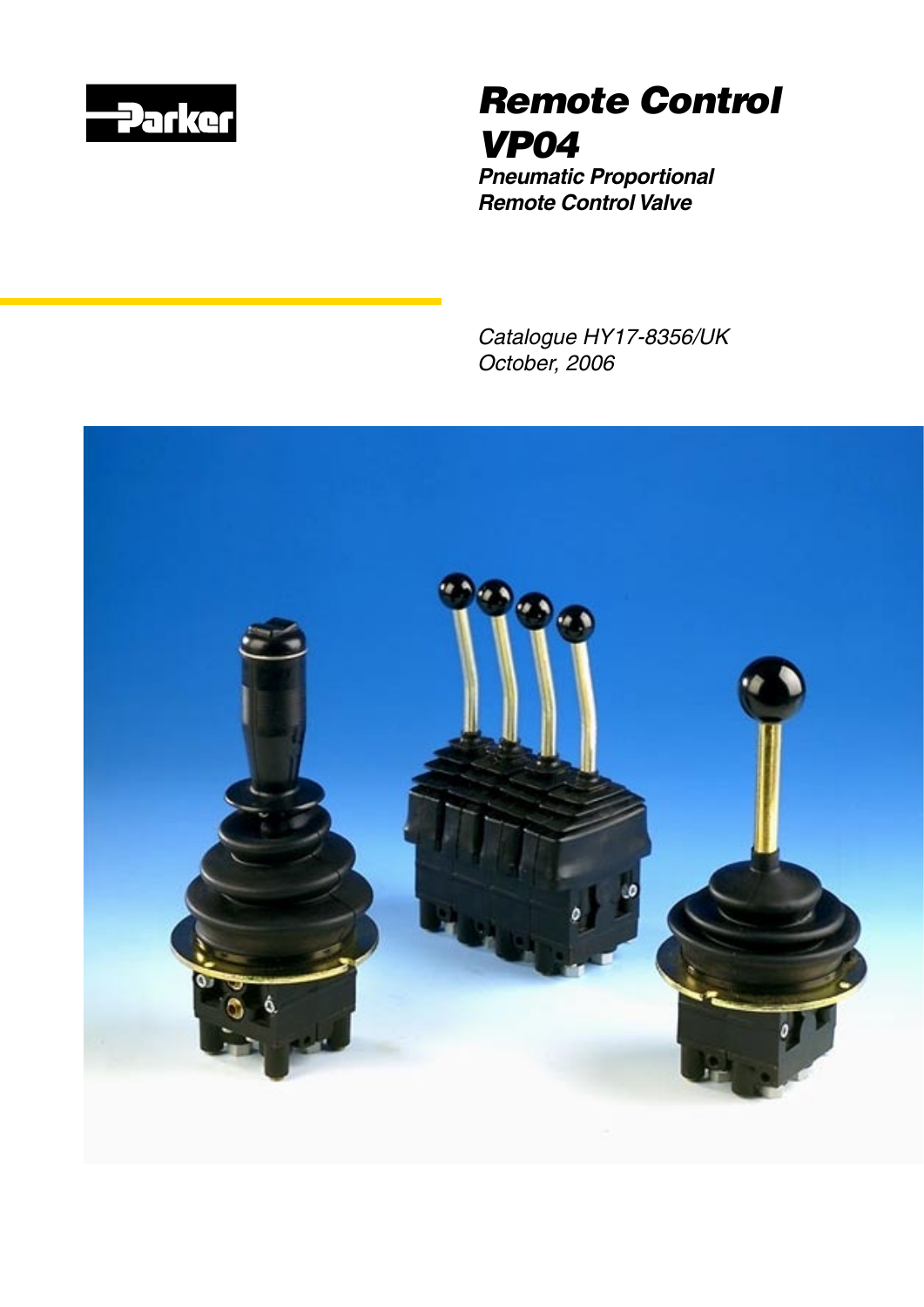### <span id="page-1-0"></span>**Catalogue layout**

This catalogue has been designed to give a brief overview of the VP04, and to make it easy for you to study and choose from the different options available, so that we may customize your remote-control valve in accordance with your wishes. In addition to general information and basic technical data, the brochure therefore contains descriptions of the options available for the valve.

Each function area is given as a subheading, e.g. **Connections**, followed by a brief description. This is followed by a series of coded options, e.g. **M, S, P, T, R,** together with a brief description of what each code represents.

### **How to order your valve**

The next step is to complete our so-called Customer Specification Form to specify the options and characteristics you wish to be incorporated into your remote-control valve. When all the control-pressure ports are equal you can specify the valve with the order code at page 5. To specify your valve, simply choose the options you require and enter the corresponding code into the appropriate box in the Customer Specification Form.

Should you require assistance completing the Customer Specification Form or the order code, please do not hesitate to contact your nearest Parker Hannifin representative, who will

either help personally or refer you to the appropriate product specialist.

The information in your Customer Specification Form is then entered into our computerized valve specification program, which initiates the assembly process and generates a unique product ID number that is subsequently stamped into the data plate on your valve, or if you have completed an order code this will be stamped into the plate. Your valve specifications remain on our database to facilitate subsequent re-ordering or servicing of your valve.

### **Early consultation with Parker Hannifin saves time and money**

Our experienced engineers have in-depth knowledge of the different types of hydraulic system and the ways in which they work. They are at your disposal to offer qualified advice on the best system for the desired combination of functions, control

characteristics and economic demands. By consulting Parker early in the project planning stage, you are assured of a comprehensive hydraulic system that gives your machine the best possible operating and control characteristics.

#### **Conversion factors**

| 1 kg               | = 2.2046 lb                  |  |  |
|--------------------|------------------------------|--|--|
| 1 N                | $= 0.22481$ lbf              |  |  |
| 1 bar              | $= 14.504$ psi               |  |  |
| 11                 | $= 0.21997$ UK gallon        |  |  |
| 11                 | $= 0.26417$ US gallon        |  |  |
| 1 $cm3$            | $= 0.061024$ in <sup>3</sup> |  |  |
| 1 <sub>m</sub>     | $= 3.2808$ feet              |  |  |
| $1 \text{ mm}$     | $= 0.03937$ in               |  |  |
| $9/5 °C + 32 = °F$ |                              |  |  |
|                    |                              |  |  |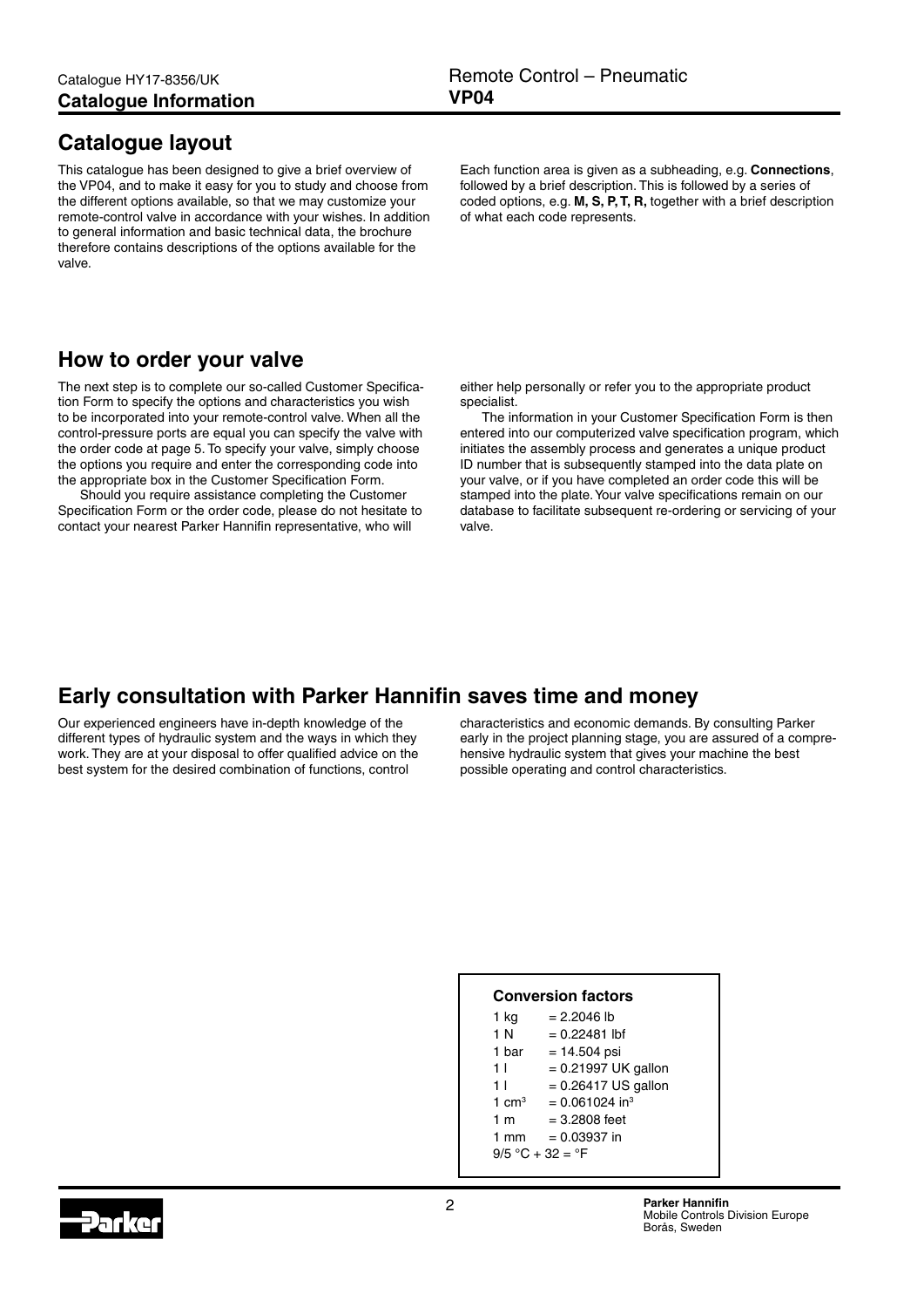### **List of contents**

## Page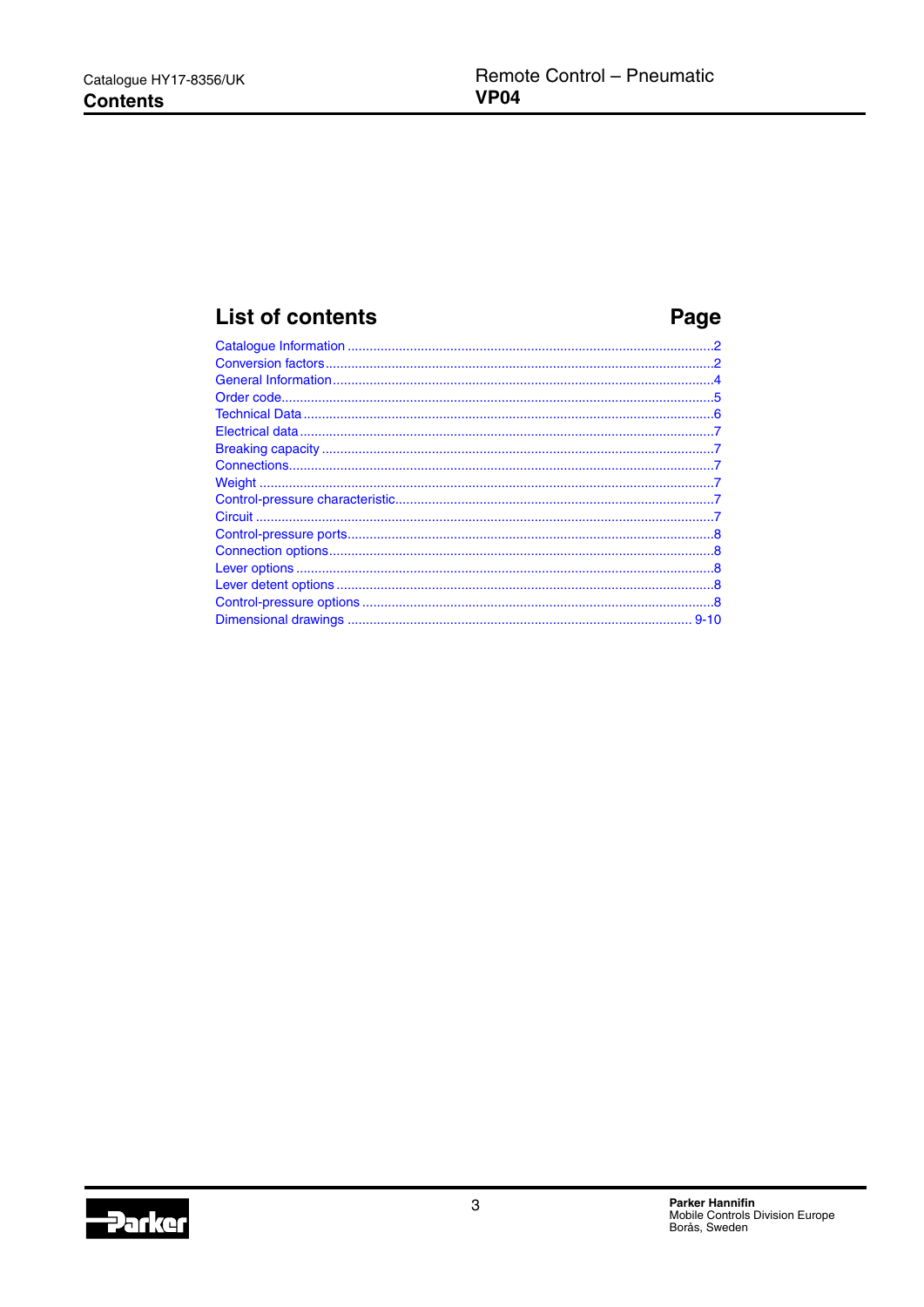<span id="page-3-0"></span>

The VPO4 is a stackable, pneumatic control-pressure valve intended for the proportional, pneumatic remote control of directional valves, positioning cylinders etc. It can be supplied with a coordinate lever (joystick) or different linear levers.

#### **Freedom in machine design**

Good machine design is heavily dependent on the availability of flexible components and systems that can be combined in different ways to give optimum operating and control characteristics. Parker Hannifin control systems give you the freedom to design your machines the way you want them, since they themselves are designed to enable components such as directional valves and other control devices to be located ideally on the machine. This gives advantages in production too, since it greatly facilitates the building of machine subassemblies at different sites prior to collation for final assembly.

Moreover, the wide range of Parker Hannifin pneumatic, hydraulic and electric control devices enables optimum design of the machine-control station in terms of ergonomics. (Please see separate brochures for information about our hydraulic and electric remote-control systems.)

#### **Safety**

In spite of the sophistication of the final functions it may serve, the VP04 remote control valve is of robust and simple construction. This greatly facilitates training and servicing which, together with predictable control characteristics and great dependability, does much to improve the operational safety of the machine.

#### **Design**

The valve is made up of sections, each of which contains two 3-way pressure reducing valves (one per signal port). Up to 8 sections can be stacked together to give a total of 16 signal ports. The valve can be equipped with either one linear lever per section, or with a coordinate lever (joystick) when two sections are stacked to give four signal ports.

#### **Essential characteristics**

- Low, well adapted operating forces and short lever strokes give good operatorcomfort.
- Small dimensions enable simple, compact installation.
- Push-in couplings enable fast, simple connection.
- Low hysteresis ensures consistent pressure output value for a given leverstroke.
- Simple design makes the valve easy to service.
- Quality materials and great precision in manufacturing, assembly and testing assure you of a quality product with low internal leakage and long service life.
- Wide range of control devices and accessories gives great flexibility in system design.
- Total compatibility with Parker Hannifin directional valves gives predictable and harmonious system characteristics.

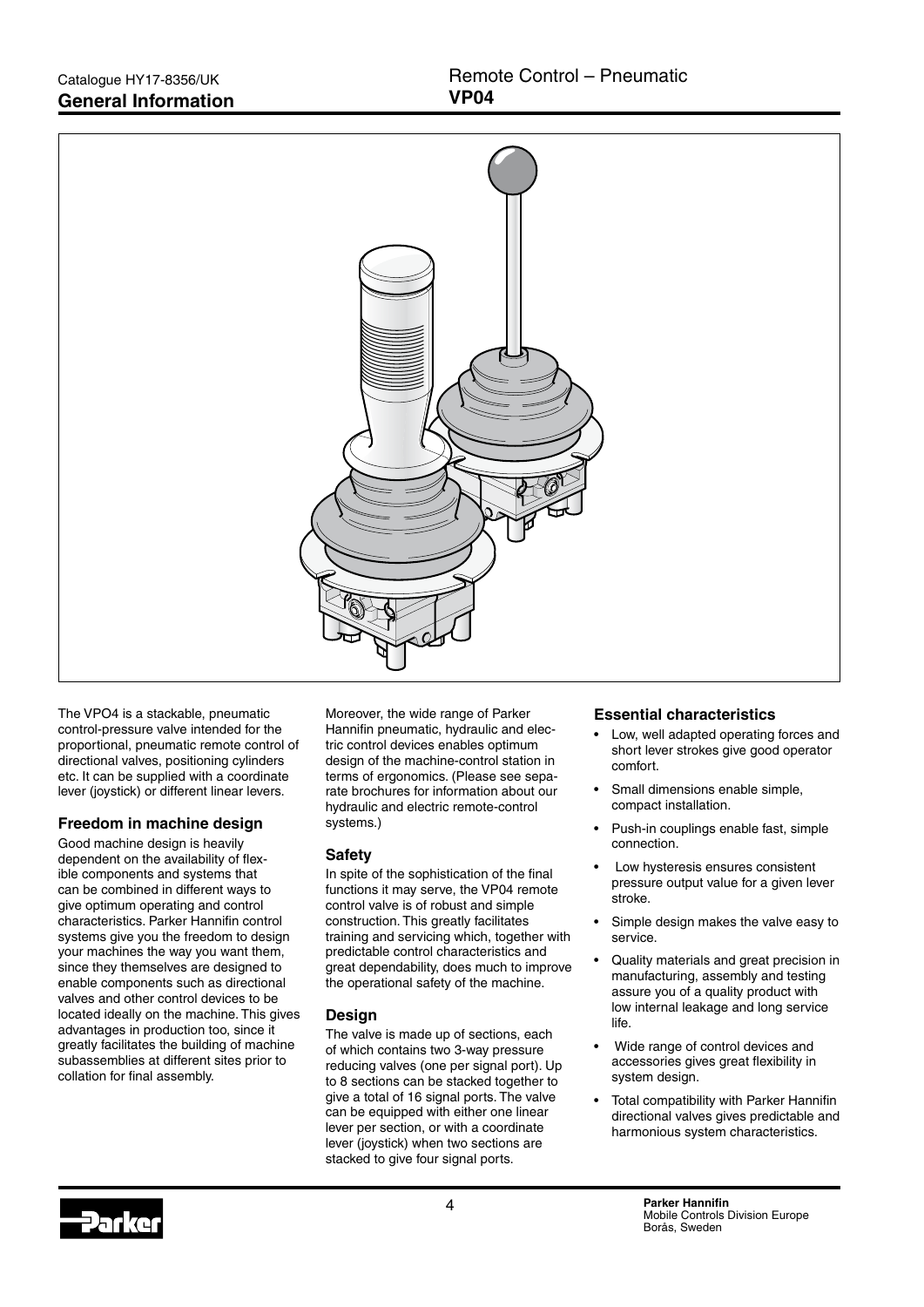<span id="page-4-0"></span>

*See page 7 for further description of different options.*

### **How to order your valve**

To specify your valve, simply choose the options you require and enter the corresponding code into the appropriate box in the Customer Specification Form. When all the control-pressure ports are equal you can specify the valve with the order code above.

Should you require assistance completing the Customer Specification Form or the order code, please do not hesitate to contact your nearest Parker Hannifin representative, who will either help personally or refer you to the appropriate product specialist.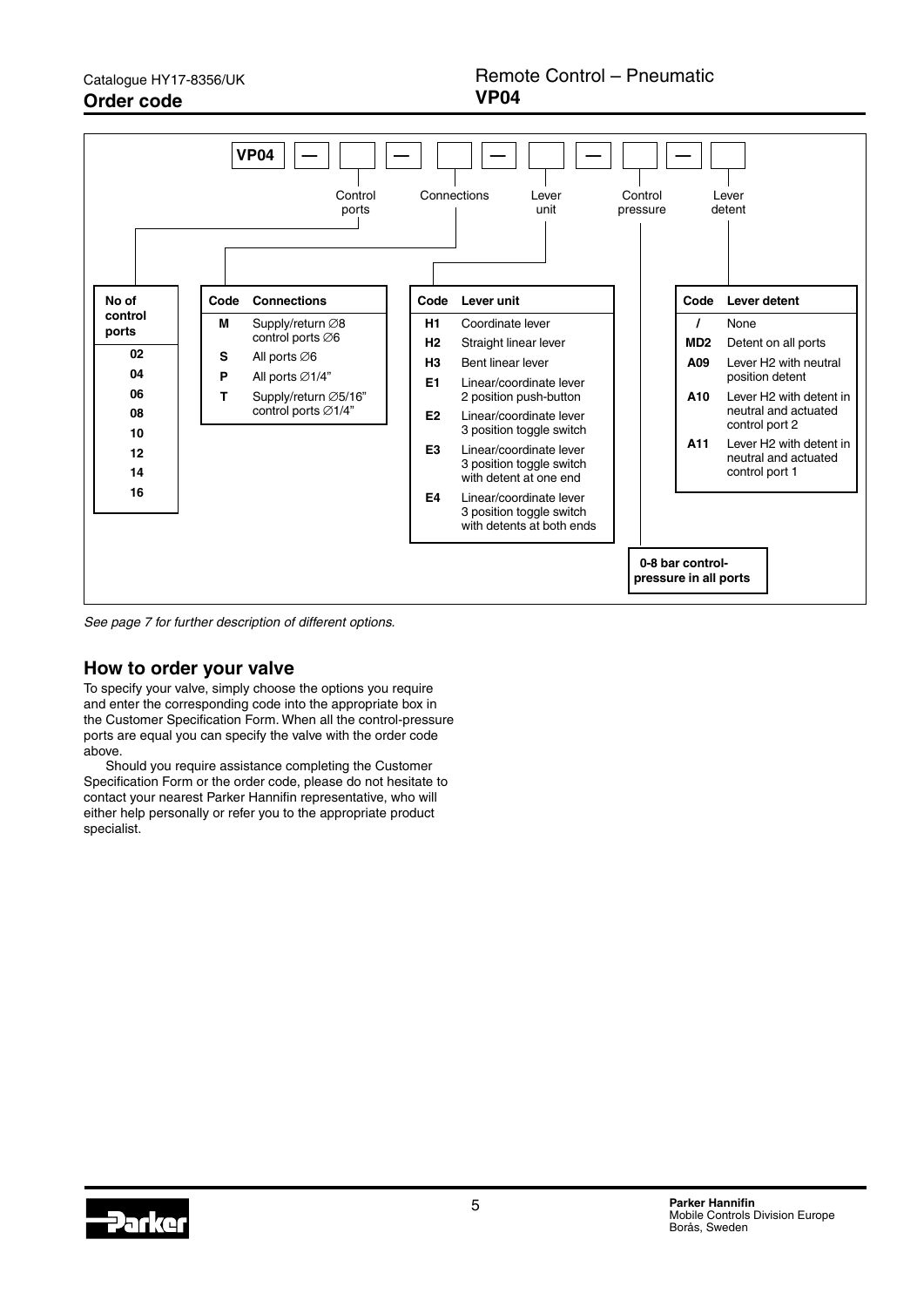<span id="page-5-0"></span>

#### **Pressure**

| Supply pressure             | max. 10 bar (145 psi) |
|-----------------------------|-----------------------|
| (at least 2 bar higher than |                       |
| max. control pressure)      |                       |
| Control pressure            | max. 8 bar (116 psi)  |

#### **Volume rate of flow**

Control flow at  $\Delta p = 6$  bar (87 psi) 7 Nl/s (14.8 cfm free flow)

#### **Hysteresis**

Hysteresis max. 1 bar (14.5 psi)

#### **Temperature**

Min. ambient temperature -30 °C (86 °F)

 (assuming dry air or use of agent to reduce freezing-point). Max. ambient temperature  $+70$  °C (158 °F)

### **Air quality**

The air quality determines the service life of the valve. See ISO 8573.

#### **Filter**

Filtration max. 20 um or better

#### **Lever forces**

Normal force for linear lever fully actuated 3.1 Nm (2.29 lbf·ft) Normal force for coordinate lever one function fully actuated 3.9 Nm (2.88 lbf·ft) two functions fully actuated 5.5 Nm (4.06 lbf·ft)



If the filtration demands are not met, the valve poppet can jam in the open position, with the result that the valve remains actuated. It is not possible to force back a jammed poppet mechanically.

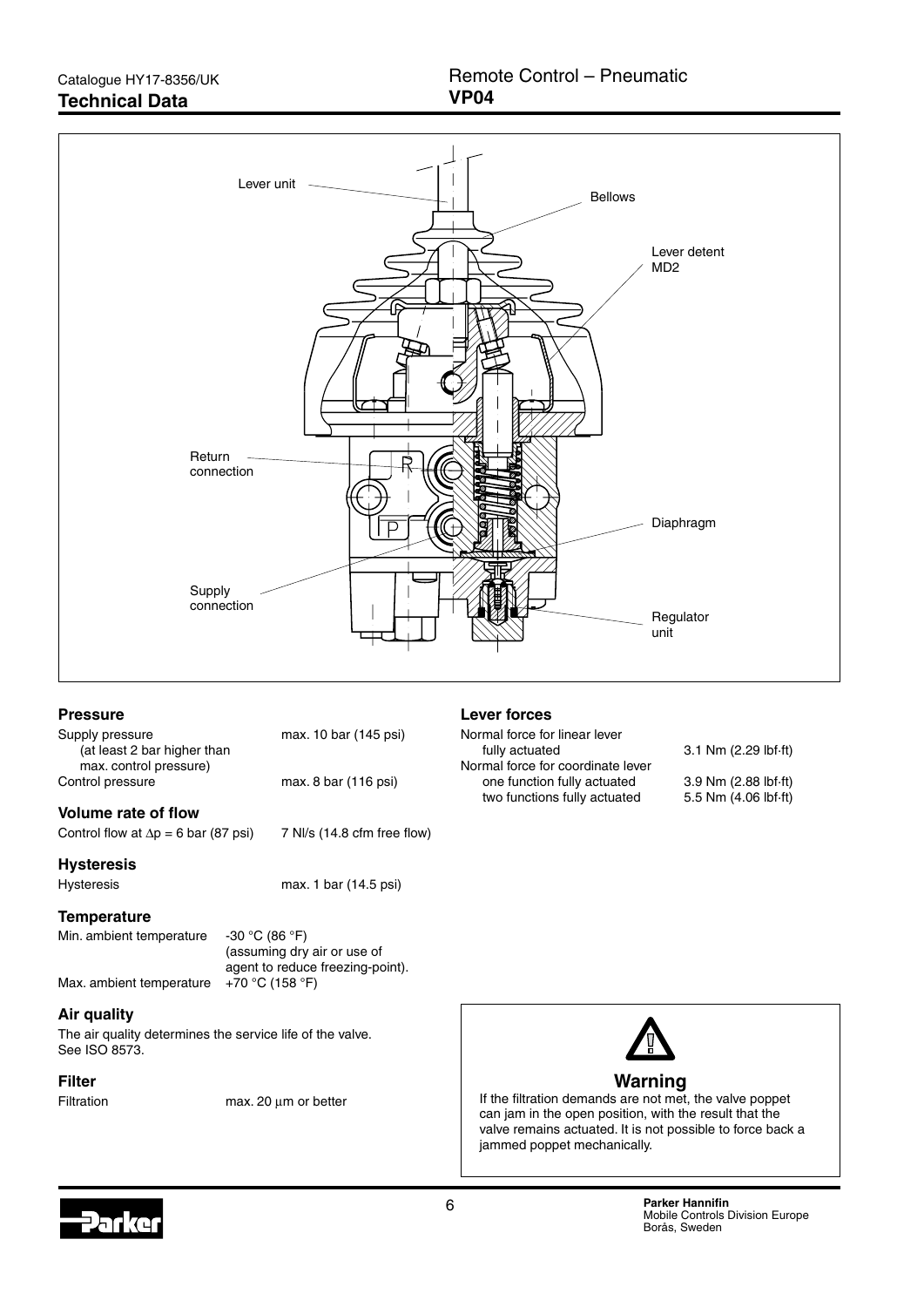#### <span id="page-6-0"></span>**Electrical data**

#### Concerns switch in E-type levers.

Data given below is what is needed to obtain maximum service life. The values can be exceeded with retained function, but will result in a reduction in service life. In the event of inductive loading, a protective diode must be fitted.

#### **Breaking capacity**

| DC, resistive loading       | 2A/24V |
|-----------------------------|--------|
| DC or AC, inductive loading | 1A/24V |

#### **Connections**

All connections are equipped with push-in connectors and are available for different pipe dimensions.

Signal ports are available with connections for ∅6 mm or ∅1/4" pipe. Supply and return ports are available with connections for ∅6 mm, ∅8 mm, ∅1/4" or ∅5/16" pipe.

#### **Weight**

The weight of the unit varies somewhat, depending on configuration.

|                      | 0.8 kg/section (1.76 lb) |
|----------------------|--------------------------|
| Linear lever approx. |                          |
| Coordinate lever     | approx. 1.7 kg (3.75 lb) |

#### **Control-pressure characteristic**





*Diagram showing control-pressure characteristic of the VP04 valve. Valid for 8 - 10 bar supply pressure. If lower the curve will level out at obtained supply pressure.*

**Circuit**



Circuit diagram showing two-section VP04 with two linear levers *controlling one hydraulic directional valve with two spool sections.*



D101758 *Circuit diagram showing two-section VPO4 with one coordinate lever (joystick) controlling one hydraulic directional valve with two spool sections.*

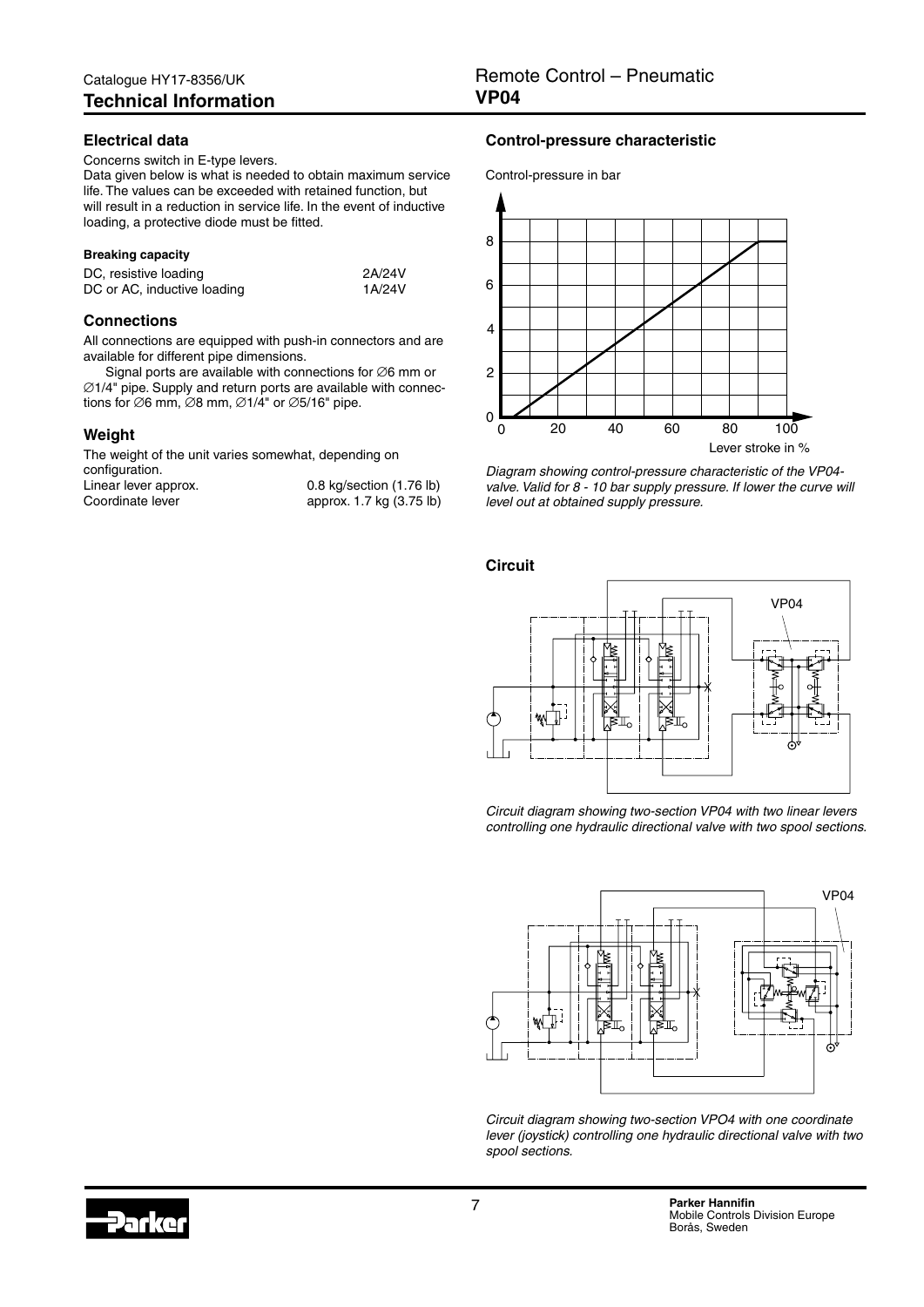### <span id="page-7-0"></span>**Every valve is customized. The following options are used to configure a valve.**

#### **Control-pressure ports**

**2-16** Each valve section contains two control-pressure ports. Two valve sections are needed for coordinate levers (joysticks), since they require 4 control-pressure ports.

#### **Connection options**

- **M** For ∅8 mm pipe in supply and return ports, and ∅6 mm pipe in the control-pressure ports.
- **S** For ∅6 mm pipe in all ports.
- **P** For ∅1/4" pipe in all ports.
- **T** For ∅5/16" pipe in supply and return ports, and ∅1/4" pipe in the control-pressure ports.

#### **Lever options**

Lever units are available in several different versions. For coordinate movements (4 control-pressure ports), the H1, E1, E2, E3 and E4 units can be used.

For linear movements (2 control-pressure ports), the H2, H3, E1, E2, E3 and E4 units can be used. Owing to the width of the lever unit, only E-levers can be used for valves containing two control-pressure ports, unless a special spacer block is fitted between the sections. E-levers contain a switch that can be used for different external functions.

- **H1** Coordinate lever (joystick) with ball.
- **H2** Straight linear lever with ball.
- **H3** Bent linear lever with ball.
- **E1** Linear or coordinate lever (joystick) with 2-position pushbutton switch.
- **E2** Linear or coordinate lever (joystick) with 3-position, spring-centred toggle switch.
- **E3** Linear or coordinate lever (joystick) with 3-position toggle switch with detent at one end position.
- **E4** Linear or coordinate lever (joystick) with 3-position toggle switch with detents at both end positions.

#### **Lever detent options**

- **MD2** Detent for linear levers that locks the lever in the fully actuated position. The lever is moved out of the detented position by pulling it to release the detent.
- **A09** Detent for H2 lever that locks the lever in the neutral position. To move the lever out of neutral, the detent must be disengaged by lifting with the fingers.
- **A10** Same as A09, but locks the lever in the neutral position and in one fully actuated position (port 2).
- **A11** Same as A09, but locks the lever in the neutral position and in one fully actuated position (port 1).

#### **Control-pressure options**

The control-pressure curve is proportional to the lever stroke. For maximum signal pressure to be obtained, the supply pressure must be at least 2 bar higher than the maximum control pressure.

| Max. actuation gives a 8 bar control-pressure signal.<br>8 |  |
|------------------------------------------------------------|--|
|------------------------------------------------------------|--|

**A24** Max. actuation gives a 7 bar control-pressure signal.





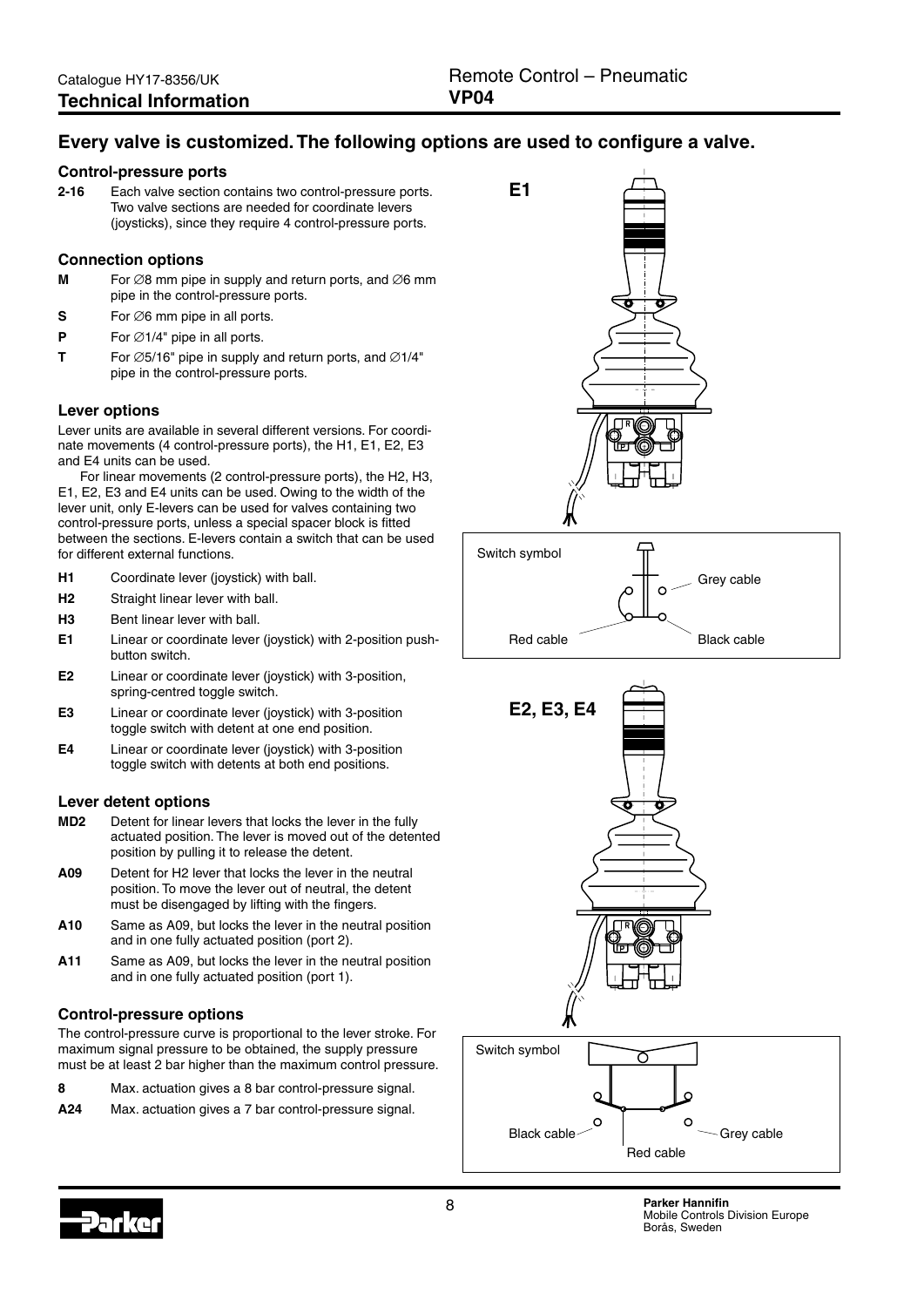<span id="page-8-0"></span>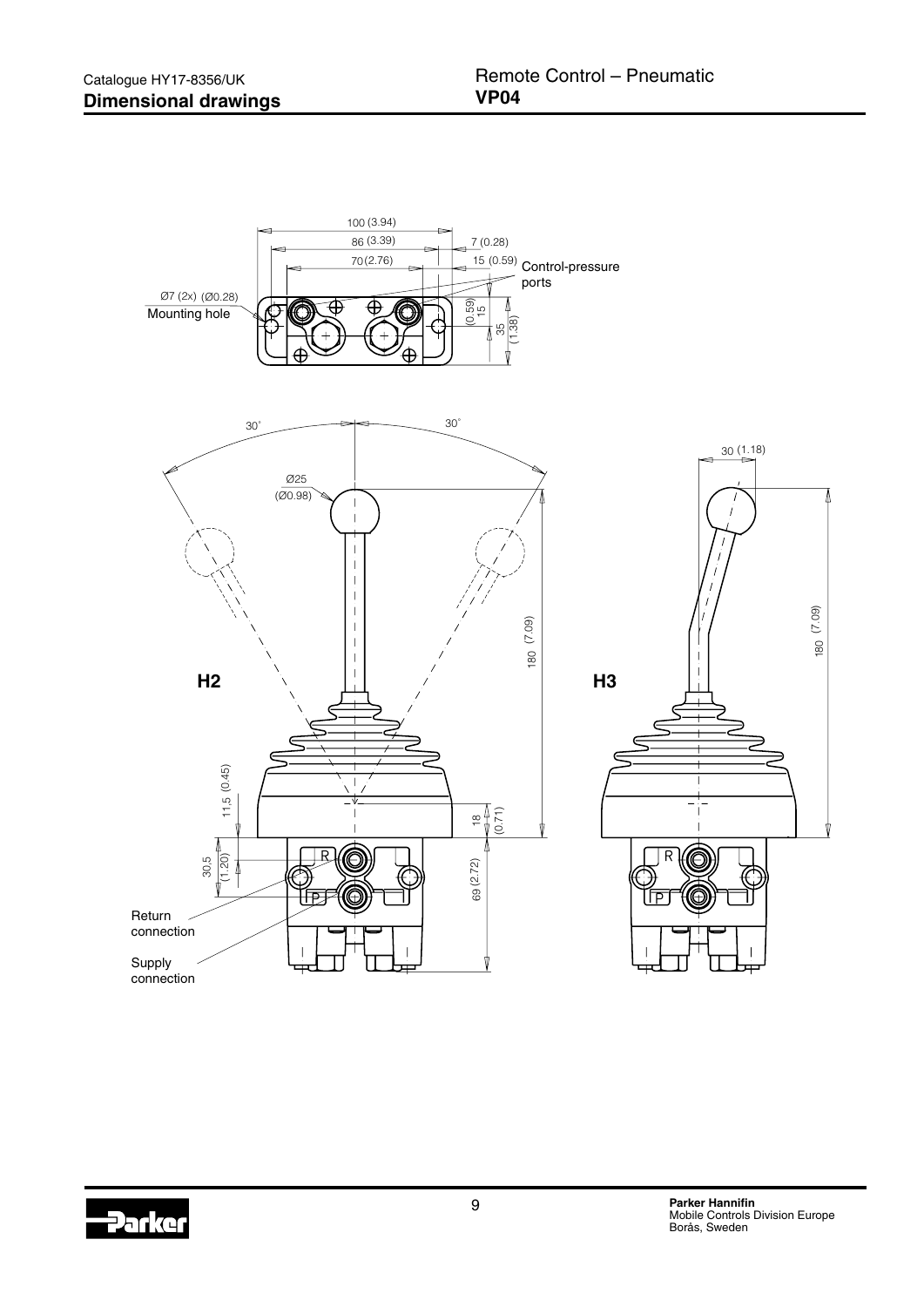





210 (8.27)

210

(8.27)

(Ø1.50)

Ø38 (Ø1.50)

下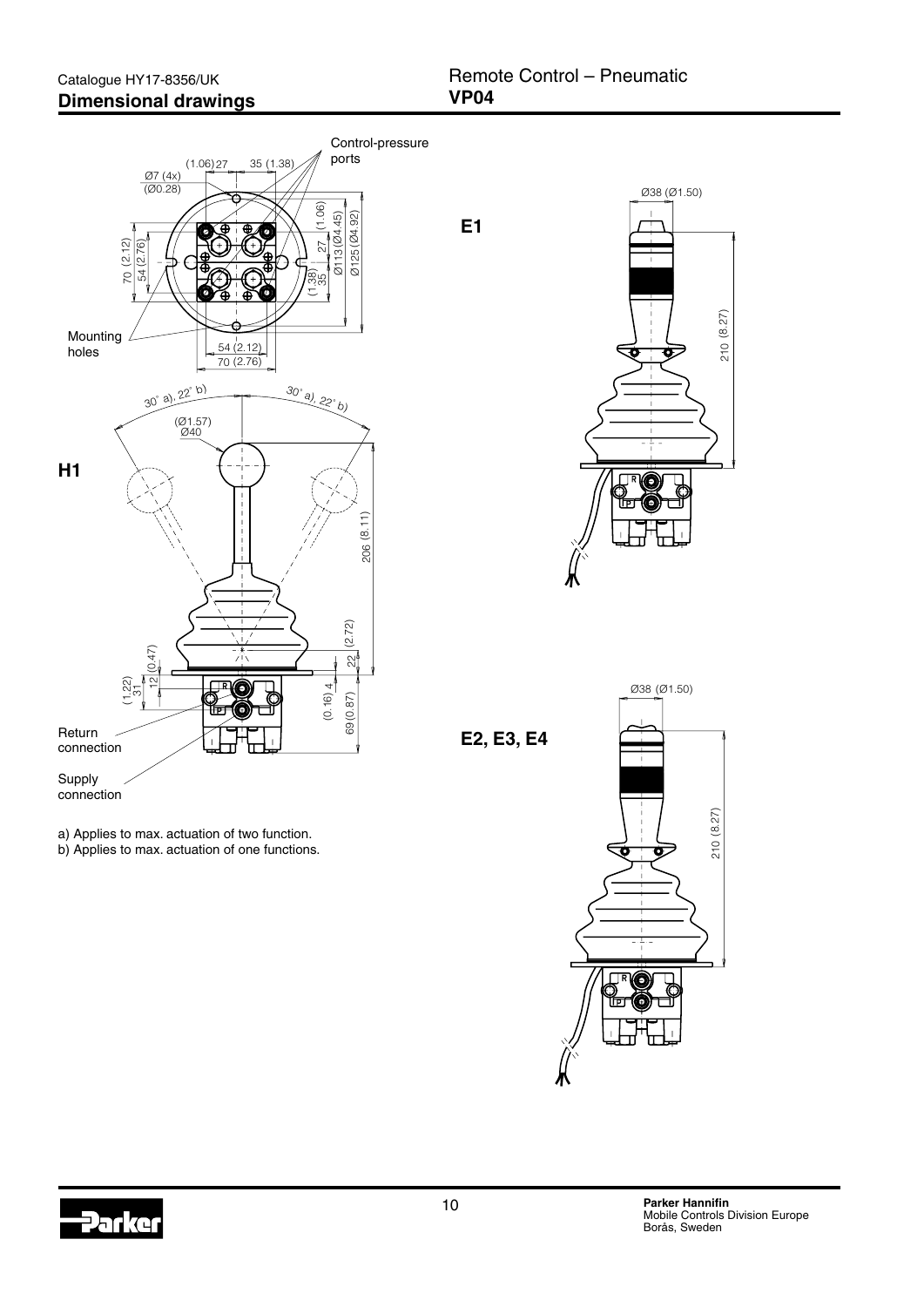

#### **FAILURE OR IMPROPER SELECTION OR IMPROPER USE OF THE PRODUCTS AND/OR SYSTEMS DESCRIBED HEREIN OR RELATED ITEMS CAN CAUSE DEATH, PERSONAL INJURY AND PROPERTY DAMAGE.**

This document and other information from Parker Hannifin Corporation, its subsidiaries and authorized distributors provide product and/or system options for further investigation by users having technical expertise. It is important that you analyze all aspects of your application, including consequences of any failure, and review the information concerning the product or system in the current product catalogue. Due to the variety of operating conditions and applications for these products or systems, the user, through its own analysis and testing, is solely responsible for making the final selection of the products and systems and assuring that all performance, safety and warning requirements of the application are met.

The products described herein, including without limitation, product features, specifications, designs, availability and pricing, are subject to change by Parker Hannifin Corporation and its subsidiaries at any time without notice.



Please contact your Parker representation for a detailed "Offer of Sale".